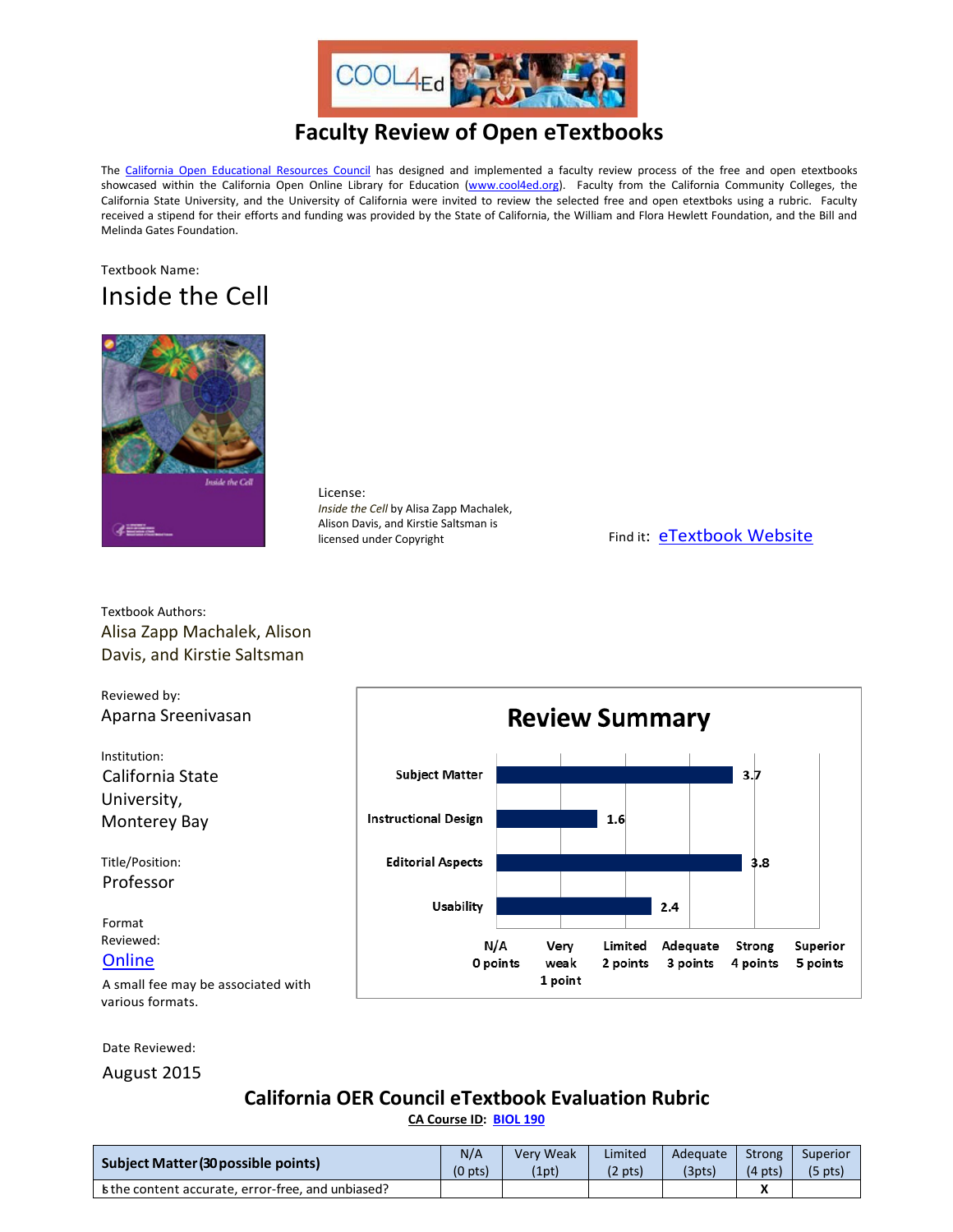| Does the text adequately cover the designated course<br>with a sufficient degree of depth and scope?                                                                                                                                                           |  | х |   |  |
|----------------------------------------------------------------------------------------------------------------------------------------------------------------------------------------------------------------------------------------------------------------|--|---|---|--|
| Does the textbook use sufficient and relevant examples<br>to present its subject matter?                                                                                                                                                                       |  |   | X |  |
| Does the textbook use a clear, consistent terminology to<br>present its subject matter?                                                                                                                                                                        |  |   | х |  |
| Does the textbook reflect current knowledge of the<br>subject matter?                                                                                                                                                                                          |  |   | X |  |
| Does the textbook present its subject matter in a<br>culturally sensitive manner? (e.g. Is the textbook free of<br>offensive and insensitive examples? Does it include<br>examples that are inclusive of a variety of races,<br>ethnicities, and backgrounds?) |  | x |   |  |

Total Points: 22 out of 30

Please provide comments on any aspect of the subject matter of this textbook:

• The book is for a straight cell biology course. Only five chapters that describe the cell in detail. It is meant for an introduction to the cell, and is only 84 pages in length. It has a few online tools, but not a lot provided.

| Instructional Design (35 possible points)                   | N/A<br>(0 <sub>pts</sub> ) | <b>Very Weak</b><br>(1pt) | Limited<br>$(2 \text{ pts})$ | Adequate<br>(3pts) | Strong<br>$(4 \text{ pts})$ | Superior<br>$(5 \text{ pts})$ |
|-------------------------------------------------------------|----------------------------|---------------------------|------------------------------|--------------------|-----------------------------|-------------------------------|
| Does the textbook present its subject materials at          |                            |                           |                              | x                  |                             |                               |
| appropriate reading levels for undergrad use?               |                            |                           |                              |                    |                             |                               |
| Does the textbook reflect a consideration of different      |                            |                           |                              | x                  |                             |                               |
| learning styles? (e.g. visual, textual?)                    |                            |                           |                              |                    |                             |                               |
| Does the textbook present explicit learning outcomes        | x                          |                           |                              |                    |                             |                               |
| aligned with the course and curriculum?                     |                            |                           |                              |                    |                             |                               |
| Is a coherent organization of the textbook evident to the   |                            |                           |                              | x                  |                             |                               |
| reader/student?                                             |                            |                           |                              |                    |                             |                               |
| Does the textbook reflect best practices in the instruction |                            | x                         |                              |                    |                             |                               |
| of the designated course?                                   |                            |                           |                              |                    |                             |                               |
| Does the textbook contain sufficient effective ancillary    |                            |                           |                              |                    |                             |                               |
| materials? (e.g. test banks, individual and/or group        |                            | x                         |                              |                    |                             |                               |
| activities or exercises, pedagogical apparatus, etc.)       |                            |                           |                              |                    |                             |                               |
| Is the textbook searchable?                                 | x                          |                           |                              |                    |                             |                               |

Total Points: 11 out of 35

Please provide comments on any aspect of the instructional design of this textbook:

• The text is very short, well written, but not for a full course.

| Editorial Aspects (25 possible points)                                                                                                                                                                                                                                      | N/A<br>(0 <sub>pts</sub> ) | Very Weak<br>(1pt) | Limited<br>$(2 \text{ pts})$ | Adequate<br>(3pts) | <b>Strong</b><br>$(4 \text{ pts})$ | Superior<br>$(5 \text{ pts})$ |
|-----------------------------------------------------------------------------------------------------------------------------------------------------------------------------------------------------------------------------------------------------------------------------|----------------------------|--------------------|------------------------------|--------------------|------------------------------------|-------------------------------|
| Is the language of the textbook free of grammatical,<br>spelling, usage, and typographical errors?                                                                                                                                                                          |                            |                    |                              |                    | x                                  |                               |
| Is the textbook written in a clear, engaging style?                                                                                                                                                                                                                         |                            |                    |                              |                    | x                                  |                               |
| Does the textbook adhere to effective principles of<br>design? (e.g. are pages latid0out and organized to be<br>clear and visually engaging and effective? Are colors,<br>font, and typography consistent and unified?)<br>Does the textbook include conventional editorial |                            |                    |                              |                    | x                                  |                               |
| features? (e.g. a table of contents, glossary, citations and<br>further references)                                                                                                                                                                                         |                            |                    |                              |                    | x                                  |                               |
| How effective are multimedia elements of the textbook?<br>(e.g. graphics, animations, audio)                                                                                                                                                                                |                            |                    |                              | x                  |                                    | Total Points: 19 out of 25    |

Please provide comments on any editorial aspect of this textbook.

• The multimedia pieces are short, and not many included, but that is par with the size of the textbook. Overall, the book is good, but cannot be used for a full course.

| Usability (25 possible points)                                                                                                              | N/A       | <b>Very Weak</b> | <b>Limited</b>    | Adequate | Strong            | Superior          |
|---------------------------------------------------------------------------------------------------------------------------------------------|-----------|------------------|-------------------|----------|-------------------|-------------------|
|                                                                                                                                             | $(0$ pts) | (1pt)            | $(2 \text{ pts})$ | (3pts)   | $(4 \text{ pts})$ | $(5 \text{ pts})$ |
| Is the textbook compatible with standard and commonly<br>available hardware/software in college/university campus<br>student computer labs? | X         |                  |                   |          |                   |                   |